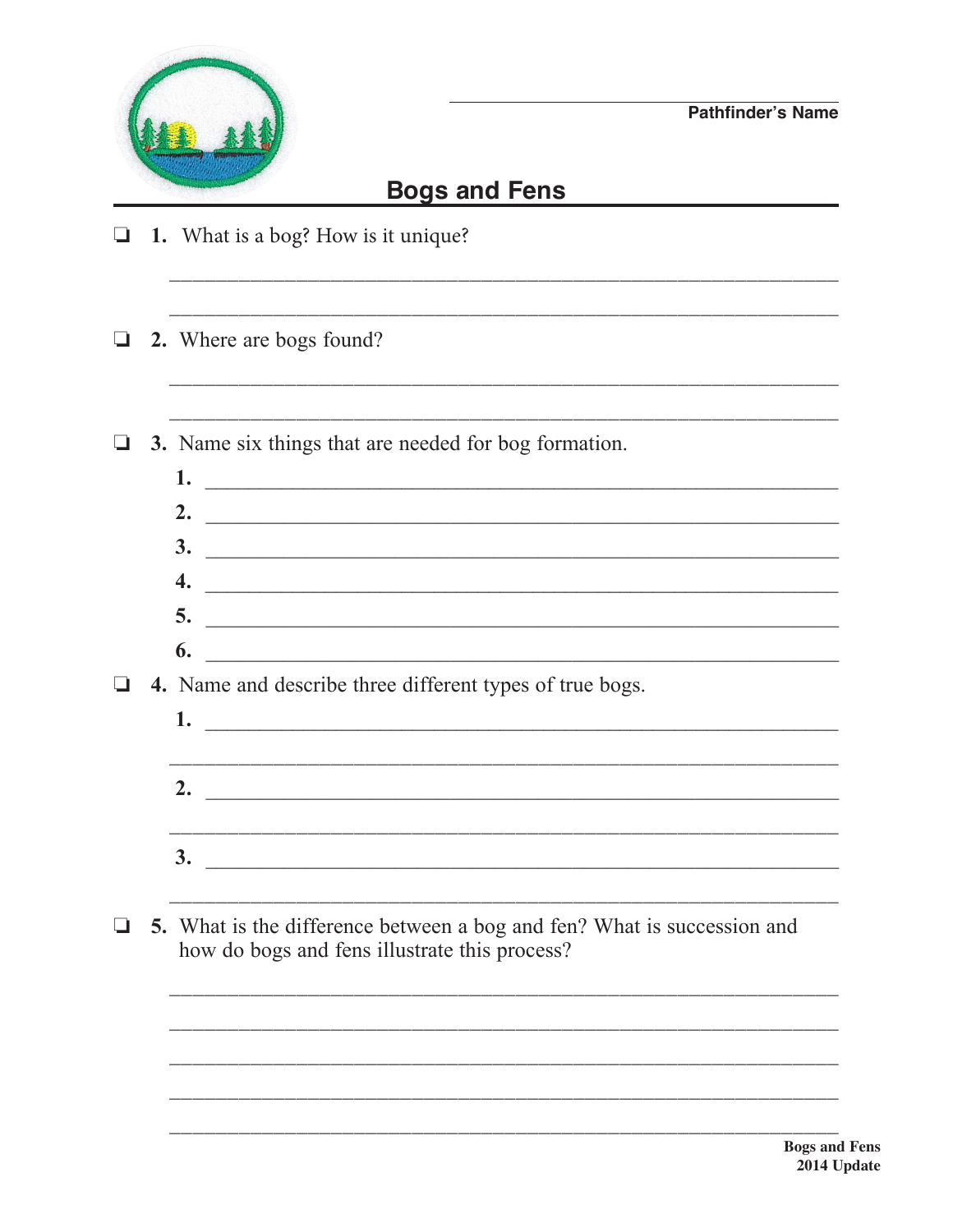|  | <b>6.</b> What are some adaptations of bog plants?                                                                                                                                      |
|--|-----------------------------------------------------------------------------------------------------------------------------------------------------------------------------------------|
|  | 7. What is Sphagnum Moss and how is it vital to bogs?                                                                                                                                   |
|  | 8. What are carnivorous plants and what makes them bog specific? Name<br>and describe at least two of them.                                                                             |
|  | 1.<br><u> 1989 - Jan Barnett, fransk politik (d. 1989)</u>                                                                                                                              |
|  | 2.<br><u> 1989 - Johann John Stone, mars et al. (</u>                                                                                                                                   |
|  | 9. Name and describe five other plants or trees, which are found in bogs.<br>1.<br><u> 2000 - Jan Barnett, mars et al. (</u><br>2.<br>3.<br>4.                                          |
|  | 5.<br><u> 1989 - Johann Harry Barn, mars ar yw i ganrif y brenin y cynnwys y cynnwys y cynnwys y cynnwys y cynnwys y cy</u><br>10. Tell a story about bogs and draw a spiritual lesson. |
|  | Date completed                                                                                                                                                                          |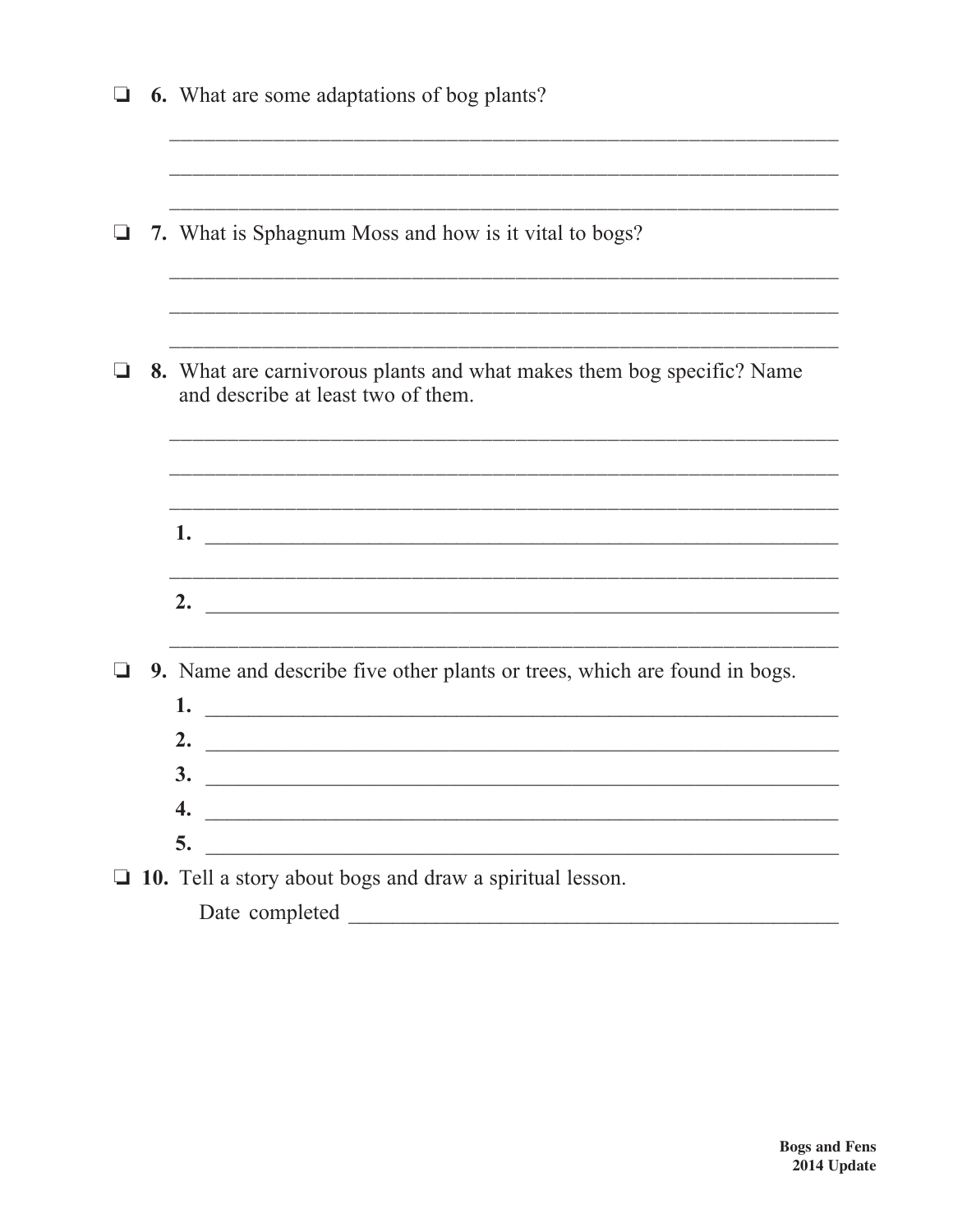- $\Box$  11. Do at least two of the following activities:
	- **a.** Visit an exhibit or conservatory of wetland plants, specifically mosses (Sphagnum variety, if possible) and carnivorous plants. Look for how they are adapted to living in poor soil, cold temperatures and lack of nutrients.
	- **b.** Visit a zoo where there are wetland animals. If possible, observe some of the ones you studied while learning about bogs.
	- **c.** Watch a DVD or video about bogs, plants or animals that live in bogs.
	- **d.** Draw or paint a picture of something you had fun learning about while studying bogs.
	- **e.** Talk to your group, write about or make a short video about a real life bog conservation project. Explain why this specific habitat should be saved, i.e. endangered species of plants and/or animals living there?

Date completed \_\_\_\_\_\_\_\_\_\_\_\_\_\_\_\_\_\_\_\_\_\_\_\_\_\_\_\_\_\_\_\_\_\_\_\_\_\_\_\_\_\_\_\_\_